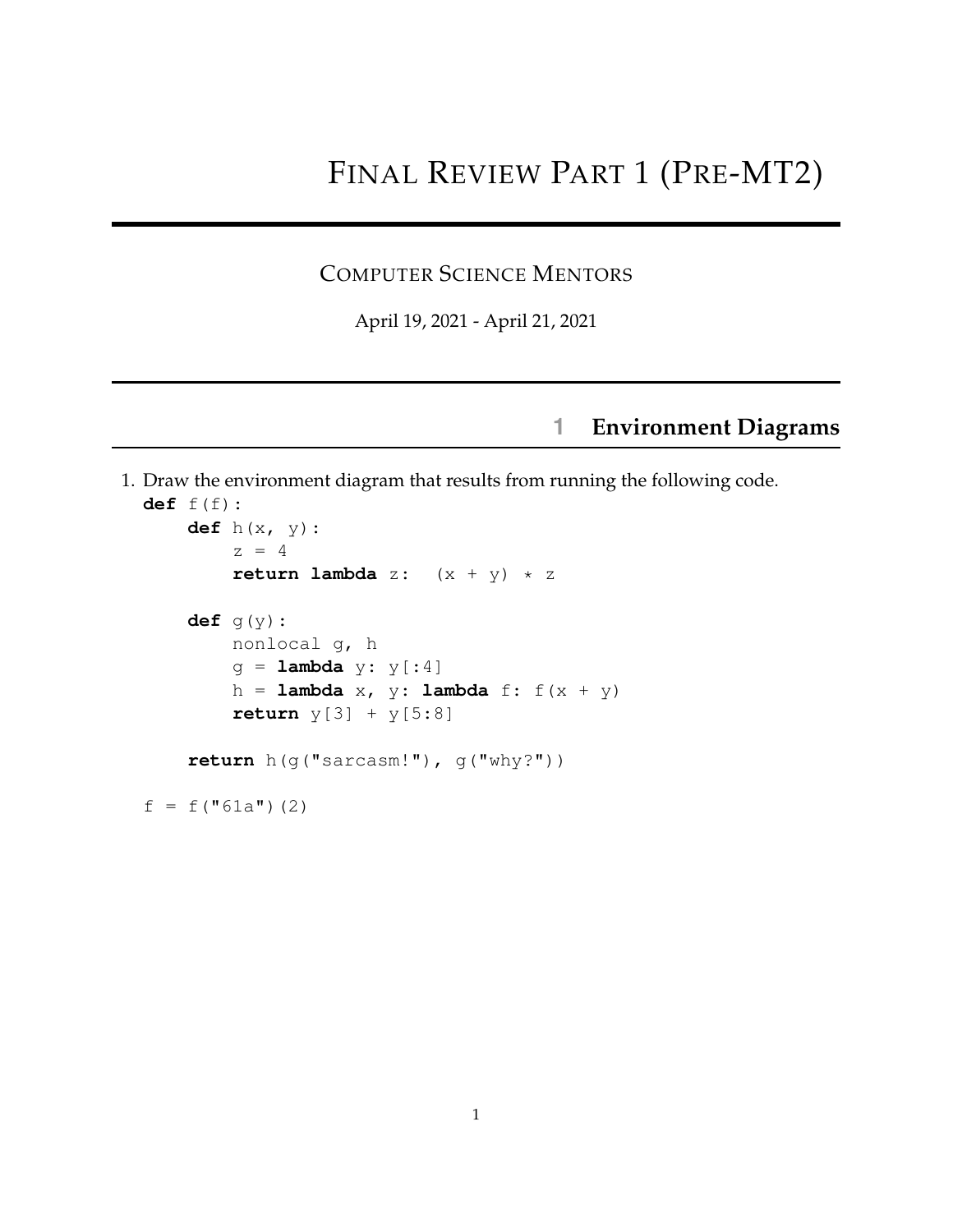2. Fill in each blank in the code example below so that its environment diagram is the following. You do not need to use all the blanks.

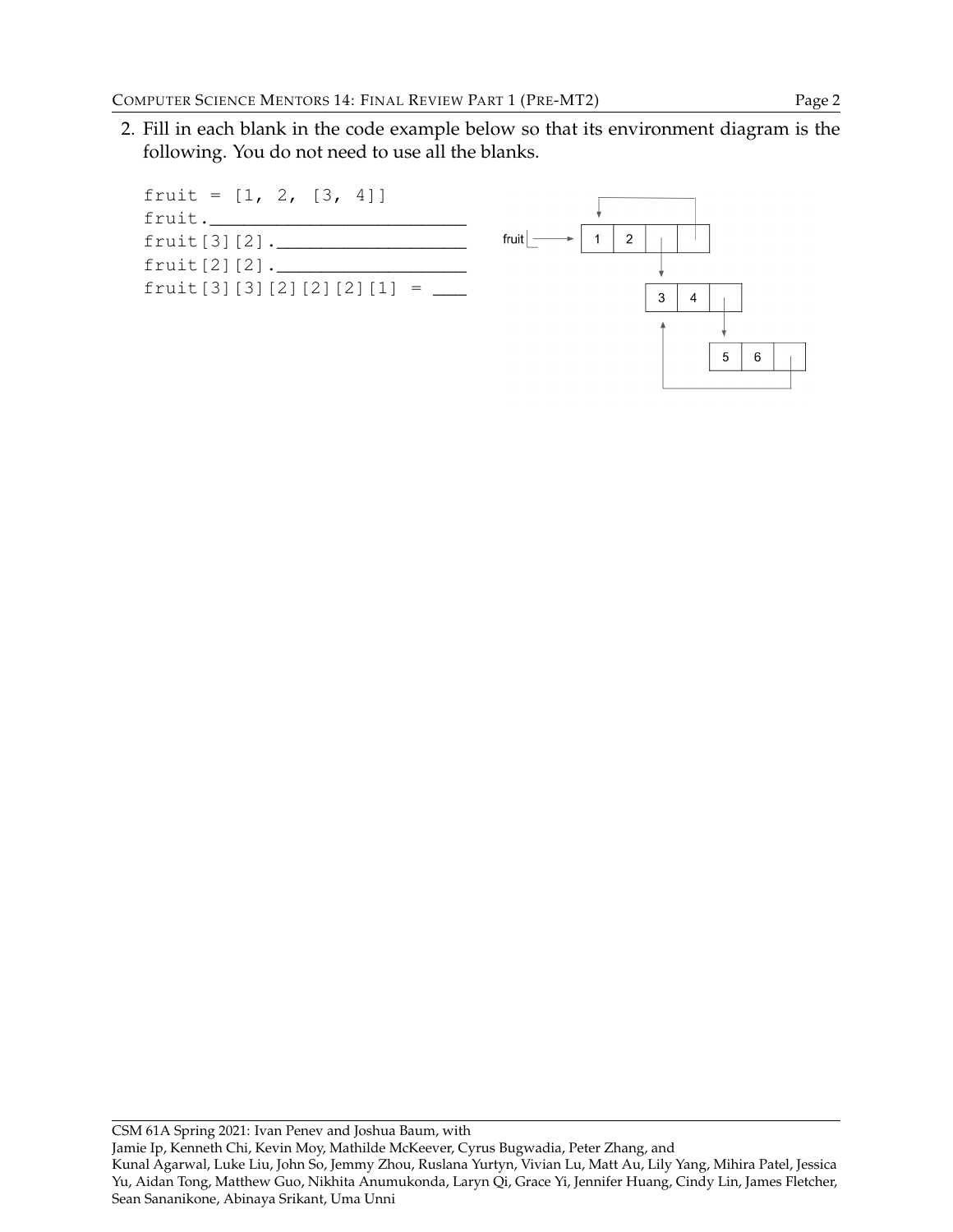## **2 OOP**

1. The DLList class is a spin off of the normal Link class we learned in class; each DLList link has a prev attribute that keeps track of the previous link and a **next** attribute that keeps track of the next link. Fill in the following methods for the DLList class.

```
(a) class DLList:
     """
     \Rightarrow lst = DLList(6, DLList(1))
     >>> lst.value
     6
     >>> lst.next.value
     1
     >>> lst.prev.value
     AttributeError: 'NoneType' object has no attribute 'value
         '"""
     empty = None
     def __init__(self, value, next=empty, prev=empty):
       ________________________________
       ________________________________
       ________________________________
(b) def add_last(self, value):
       """
       \Rightarrow \Rightarrow \quad lst = DLList(6)
       >>> lst.add_last(1)
       >>> lst.value
       6
       >>> lst.next.value
       1
       >>> lst.next.prev.value
       6
       """
       pointer = self
       while _______________________________:
```
CSM 61A Spring 2021: Ivan Penev and Joshua Baum, with

Jamie Ip, Kenneth Chi, Kevin Moy, Mathilde McKeever, Cyrus Bugwadia, Peter Zhang, and

\_\_\_\_\_\_\_\_\_\_\_\_\_\_\_\_\_\_\_\_\_\_\_\_\_\_\_\_\_\_\_\_\_\_\_\_\_

Kunal Agarwal, Luke Liu, John So, Jemmy Zhou, Ruslana Yurtyn, Vivian Lu, Matt Au, Lily Yang, Mihira Patel, Jessica Yu, Aidan Tong, Matthew Guo, Nikhita Anumukonda, Laryn Qi, Grace Yi, Jennifer Huang, Cindy Lin, James Fletcher, Sean Sananikone, Abinaya Srikant, Uma Unni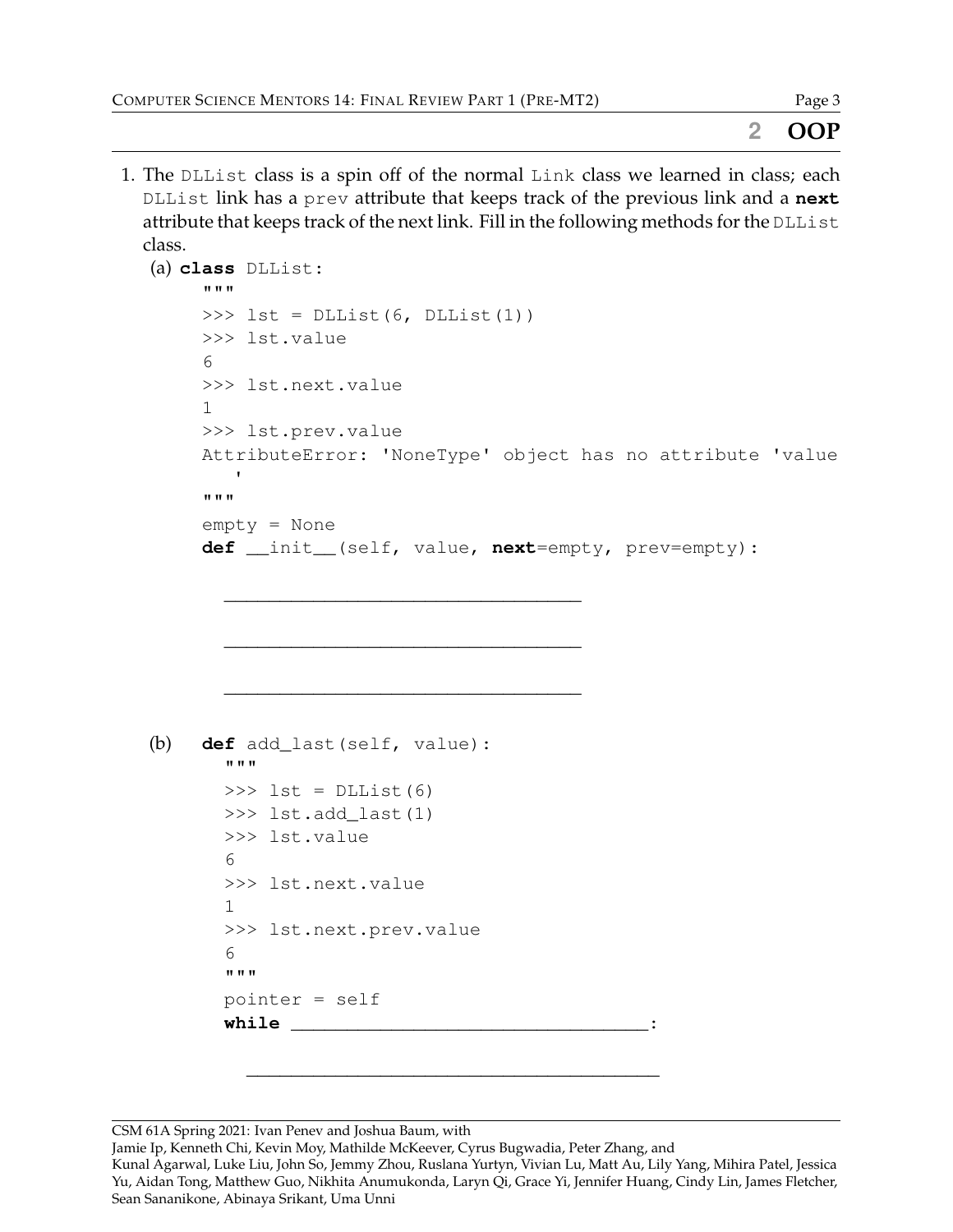```
\frac{1}{2} = DLList(\frac{1}{2} = \frac{1}{2}(c) def add_first(self, value):
       """
       \Rightarrow lst = DLList('A')
       >>> lst.add_first(1)
       >>> lst.value
       1
       >>> lst.next.value
       ' A'>>> lst.next.prev.value
       1
       >>> lst.add_first(6)
       >>> lst.value
       6
       >>> lst.next.next.prev.value
       1
       ^{\mathrm{H}} "" ^{\mathrm{H}}old_first = DLList(____________________________)
                 _______________ = _______________________________
                        \Box = \Box = \Boxif ______________________________:
          _______________________________________________
```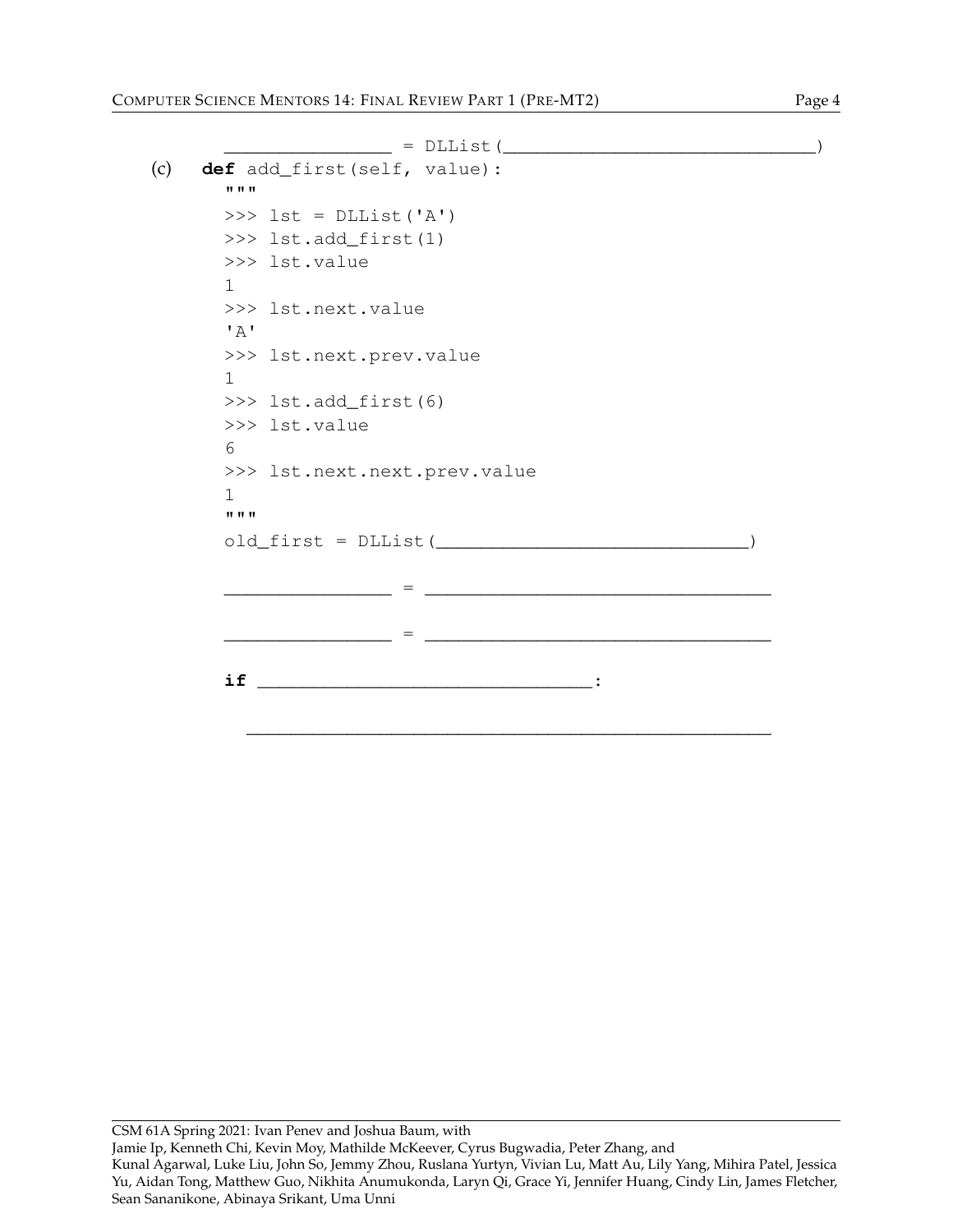- 1. **Fast Exponentiation:** in this problem, we will examine a real-world algorithm used to improve the speed of calculating exponents.
	- (a) First, express the runtime of the naive exponentiation algorithm in big- $\theta$  notation.

```
def exp(b, n):
    if n == 0:
        return 1
    else:
        return b * exp(b, n - 1)
```
(b) Now, express the runtime of the fast exponentiation algorithm in big- $\theta$  notation.

```
def fast_exp(b, n):
    if n == 0:
        return 1
    elif n % 2 == 0: # Assume square runs in constant time
        return square(fast_exp(b, n // 2))
    else:
        return b * fast\_exp(b, n - 1)
```
(c) What about this slightly modified version of fast\_exp?

```
def fast_exp(b, n):
    for \angle in range(50 \times n):
        print("Killing time")
    if n == 0:
        return 1
    elif n % 2 == 0:
        return square(fast_exp(b, n // 2))
    else:
        return b * fast\_exp(b, n - 1)
```
CSM 61A Spring 2021: Ivan Penev and Joshua Baum, with

Jamie Ip, Kenneth Chi, Kevin Moy, Mathilde McKeever, Cyrus Bugwadia, Peter Zhang, and

Kunal Agarwal, Luke Liu, John So, Jemmy Zhou, Ruslana Yurtyn, Vivian Lu, Matt Au, Lily Yang, Mihira Patel, Jessica Yu, Aidan Tong, Matthew Guo, Nikhita Anumukonda, Laryn Qi, Grace Yi, Jennifer Huang, Cindy Lin, James Fletcher, Sean Sananikone, Abinaya Srikant, Uma Unni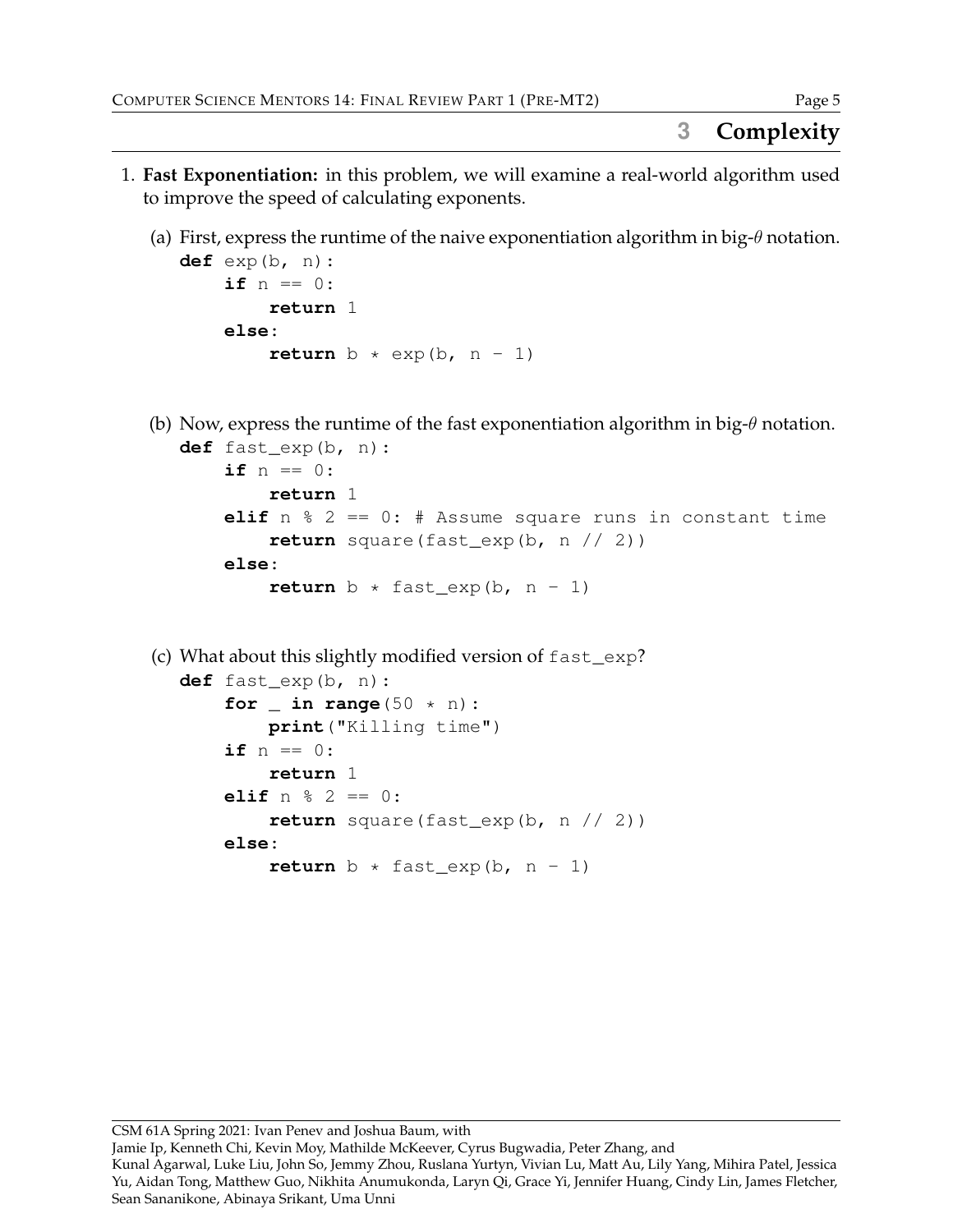1. Implement rotate, which takes in a tree and rotates the labels at each level of the tree by one to the left destructively. This rotation should be modular (That is, the leftmost label at a level will become the rightmost label after running rotate). You do NOT need to rotate across different branches.

For example, given tree t on the left,  $\text{rotate}(t)$  should mutate t to give us the right.



CSM 61A Spring 2021: Ivan Penev and Joshua Baum, with

Jamie Ip, Kenneth Chi, Kevin Moy, Mathilde McKeever, Cyrus Bugwadia, Peter Zhang, and

Kunal Agarwal, Luke Liu, John So, Jemmy Zhou, Ruslana Yurtyn, Vivian Lu, Matt Au, Lily Yang, Mihira Patel, Jessica Yu, Aidan Tong, Matthew Guo, Nikhita Anumukonda, Laryn Qi, Grace Yi, Jennifer Huang, Cindy Lin, James Fletcher, Sean Sananikone, Abinaya Srikant, Uma Unni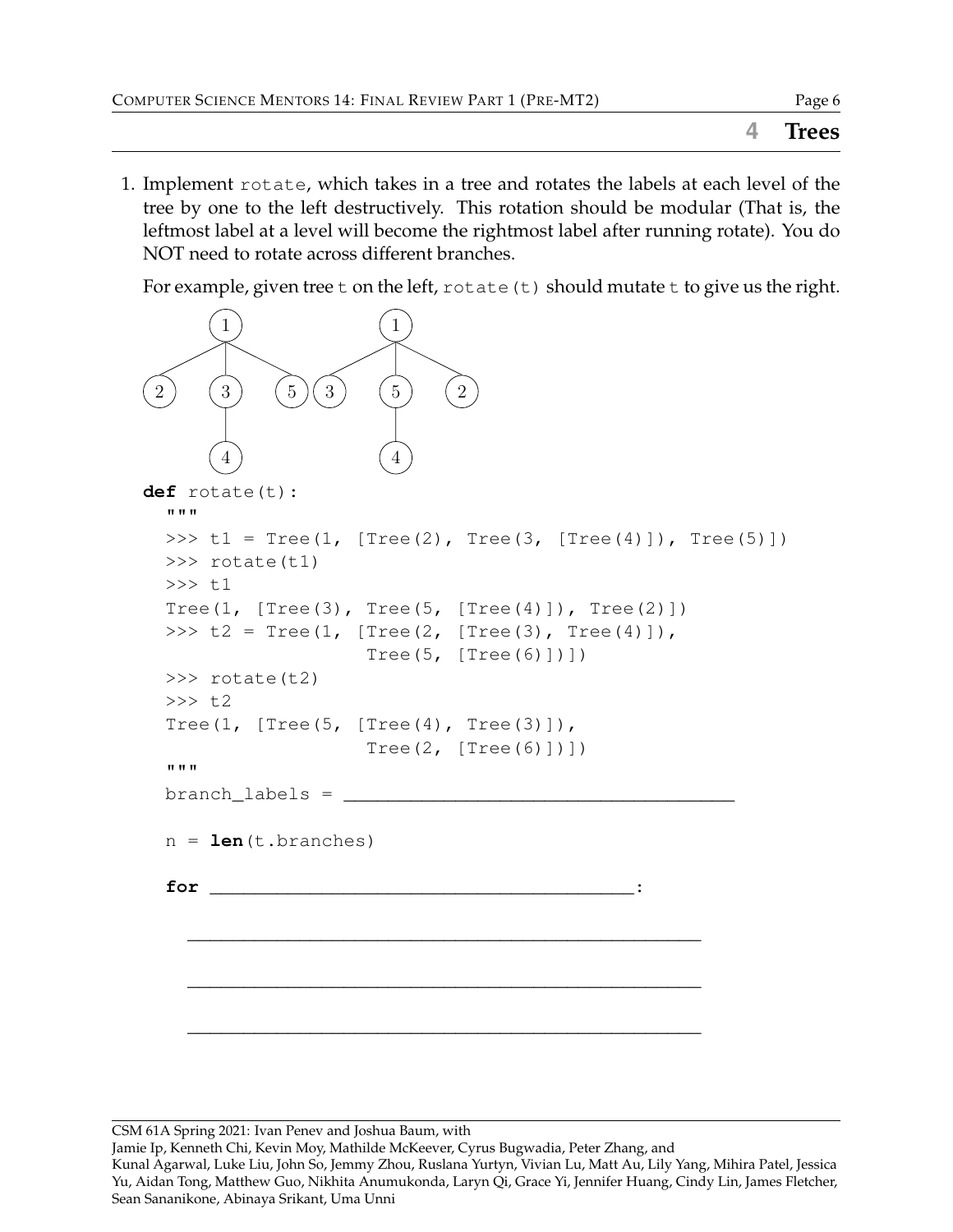1. (a) Implement n\_apply, which takes in 3 inputs  $f$ , n, x, and outputs the result of applying f, a function, n times to x. For example, for  $n = 3$ , output the result of  $f(f(f(x)))$ . **def** n\_apply(f, n, x):

```
"""
>>> n_apply(lambda x: x + 1, 3, 2)
5
"""
for _______________________________:
  x =return _______________________
```
(b) Now implement list gen, which takes in some list of integers lst and a function f. For the element at index i of lst, list gen should apply f to the element i times and yield this value  $1st[i]$  times. You may use n apply from the previous part.

```
def list_gen(lst, f):
  """
 >>> a = list_gen([1, 2, 3], lambda x: x + 1)
 \gg list(a)
  [1, 3, 3, 5, 5, 5]
  """
  for \qquad \qquad \vdots
```
yield **from** [\_\_\_\_\_\_\_\_\_\_\_\_\_\_\_\_\_\_\_\_\_\_\_\_\_\_\_\_\_\_\_\_\_\_\_\_\_\_\_]

Jamie Ip, Kenneth Chi, Kevin Moy, Mathilde McKeever, Cyrus Bugwadia, Peter Zhang, and

Kunal Agarwal, Luke Liu, John So, Jemmy Zhou, Ruslana Yurtyn, Vivian Lu, Matt Au, Lily Yang, Mihira Patel, Jessica Yu, Aidan Tong, Matthew Guo, Nikhita Anumukonda, Laryn Qi, Grace Yi, Jennifer Huang, Cindy Lin, James Fletcher, Sean Sananikone, Abinaya Srikant, Uma Unni